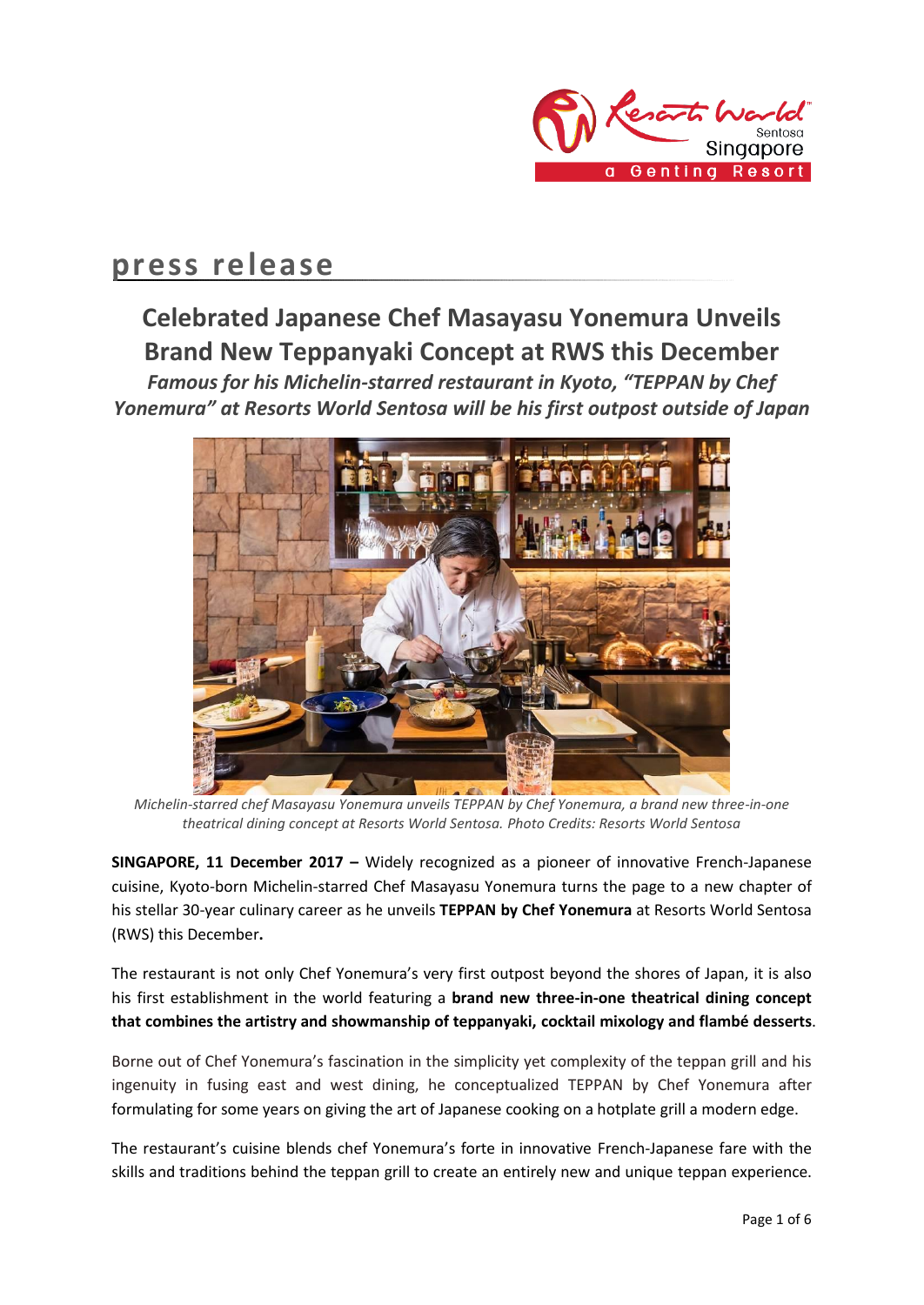**This is where the artistry of teppanyaki meets nouvelle Japanese kaiseki.** TEPPAN by Chef Yonemura exclusively presents multi-course kaiseki menus which showcase the finest ingredients air-flown from Japan and exquisite dishes that are expertly executed using the teppan grill as well as a combination of contemporary and classic cooking techniques. With a background in French culinary training, Chef Yonemura's well-honed ability to marry elegant Japanese accents with the bold flavours of French cooking has earned his cuisine a fine repute among epicureans as 'Yonemura-style'.

The dining experience begins with an attention-grabbing flaming cocktail followed by a series of elegantly presented amuse bouche and appetizers which bear the hallmark of Chef Yonemura's Michelin-acclaimed signatures, paving the way for the main teppan action. Seasonal meat or seafood and grains will be masterfully prepared on the iron griddle in front of guests *a la minute* which will tantalize the senses with sizzling sounds and irresistible aromas. The meal concludes with delightful desserts.

Highlights on the menu include exquisite creations like *Mushroom Croquette with Beef Stew Sauce; Steamed Crab Meat with Rice; Live Prawn & Abalone Stuffed Tomato;* and the *Oyster and Lobster Bouillabaisse.* Seared to perfection on the teppan grill is the luscious *Japanese Wagyu Beef Fillet Steak with Turnip, Zucchini, Onion and Fried Shallots.* The beef is served with Chef Yonemura's original recipe of peanut butter garlic sauce; ponzu sauce and grated radish; and rock salt. Also prepared on the teppan grill is the flavourful Kyoto-style o*konomiyaki* inspired *Garlic Rice and Pasta.* For desserts, the chefs make use of the Japanese teppan creatively to flambé the French classic *Crêpes Suzette* in Grand Marnier before serving it with housemade vanilla ice cream*.*

A fine selection of magnificent French-Japanese desserts are also available in an adjoining desserts room. Made fresh daily with premium Japanese fruits and ingredients, the creations are delicate and deliciously light – such as the *Crêpes Suzette "A la Teppan" served with fresh oranges, pineapple juice, Grand Marnier and vanilla ice cream; Soy Milk Blancmange Okinawan brown sugar syrup and Vanilla Anglaise;* and *Japanese Crispy Choux, a delicate almond Craquelin served with Diplomat cream and fresh fruit*. Guests who would just like to experience the sweet treats can head straight to the restaurant's desserts room to enjoy the creations.

Chef Yonemura said: "After running my restaurants in Japan for 25 years, I dreamt of creating a new restaurant concept that combines the liveliness of teppanyaki with my signature French-Japanese cuisine. My new restaurant at RWS will offer the best of both worlds."

Chef Yonemura's affinity with Singapore in fact began more than 10 years ago. He has visited the Lion City on several occasions to showcase his culinary prowess at gourmet events here. He was most recently invited to be the guest chef of RWS' signature *Art at Curate* dining series in January 2017 and The Great Food Festival in September 2017 which ignited his fire to collaborate with RWS to open a restaurant in Singapore. TEPPAN by Chef Yonemura, a culmination of his talents, expertise and culinary ideas since he opened his first Kyoto restaurant in 1993 and his second establishment in Tokyo in 2004, is set to shine on Singapore's dining scene.

With a team of experienced chefs who have trained with Chef Yonemura in both Japan and Singapore, TEPPAN by Chef Yonemura promises an unforgettable theatrical and delicious dining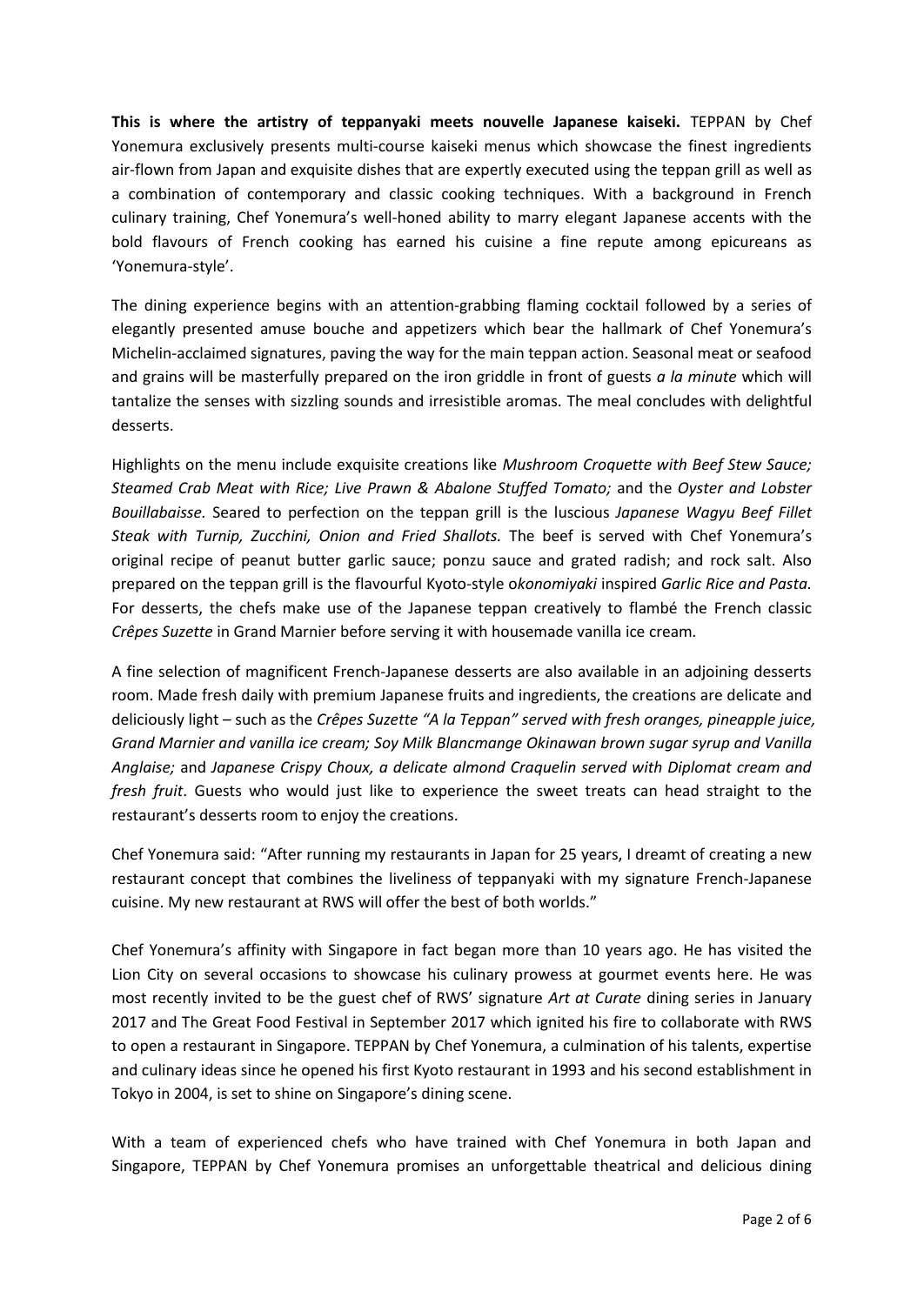experience. The restaurant comprises three dining rooms which accommodate 21 guests in total. The exclusive space ensures personalized service so that every guest will be able to enjoy watching the chefs in action and interacting with them in an upscale yet relaxed and lively setting.

TEPPAN by Chef Yonemura is located on Level 1, The Forum at RWS. It is open from Tuesdays to Saturdays for lunch (12.00pm to 2.30pm offering 4-course and 5-course menus) and dinner (6.00pm to 10.30pm offering 6-course and 9-course menus). It is closed on Sundays and Mondays except public holidays. Sake pairings with the menus are also available. Advance reservations are required. Please call **(65) 6577 6688** or email **[dining@RWSentosa.com](mailto:dining@RWSentosa.com)**.

TEPPAN by Chef Yonemura is the latest addition to the stable of Michelin-starred restaurants and celebrity chef restaurants at RWS, bringing gourmands yet another exciting offering in this premium lifestyle and dining destination.

- Ends -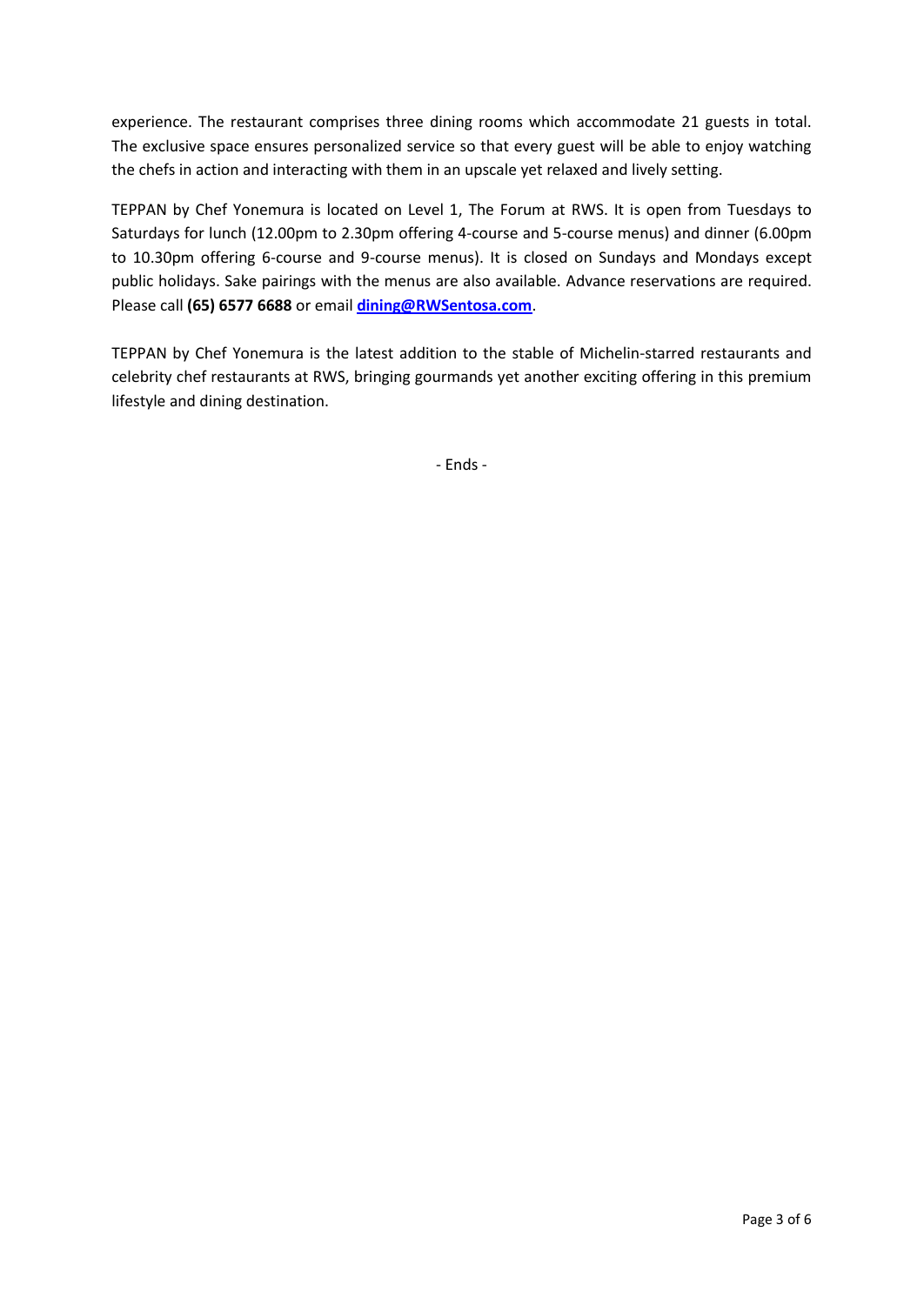### **Profile of Chef Masayasu Yonemura Chef-owner of Yonemura, Kyoto, Japan (One Michelin Star)**



Born in Kyoto, Japan, Chef Yonemura is renowned for his innovative Japanese-French fusion cuisine which he terms "Yonemura-style".

While he did not attend culinary school, he began working at Okumura, an upscale French restaurant in Kyoto in 1983 at the age of 20. This was where he received his culinary training and became exposed to global culinary trends and ideas over the course of ten years. In 1993, Chef Yonemura ventured out to open his namesake restaurant, "Yonemura", in Kyoto at the age of 30 and developed his signature "Yonemura-style". With the success of his first restaurant, he opened a second outlet in Tokyo in 2004.

Chef Yonemura masterfully blends Japanese and Western ingredients and techniques to create exquisite and refined contemporary dishes. His unique cuisine style, exacting standards and noncompromising approach to using only ingredients of the highest quality subsequently earned his two restaurants recognition in the Michelin Guide Tokyo and Michelin Guide Kyoto; "Yonemura" in Kyoto is consistently honoured in the Michelin Guide Kyoto year after year since it was first published in 2010 and "Yonemura" in Tokyo continues to be regarded as one of the city's most esteemed restaurants.

In 2010, Chef Yonemura's culinary talents took to the skies when he collaborated with All Nippon Airways to develop the menu for business class passengers. He remains as the airline's "Connoisseur" partner to date.

Chef Yonemura also frequently travels around the world to present his ideas and to showcase his cuisine at international gourmet events. These include the Culinary Institute of America's Worlds of Flavor International Conference & Festival in 2010 and 2013; the St. Moritz Gourmet Festival: 'Yosoko Japan' in 2016; and the fifth instalment of Resorts World Sentosa's *Art at Curate* dining series in January 2017. He was most recently among the many international celebrity chefs who presented at The Great Food Festival (TGFF) at RWS in September 2017.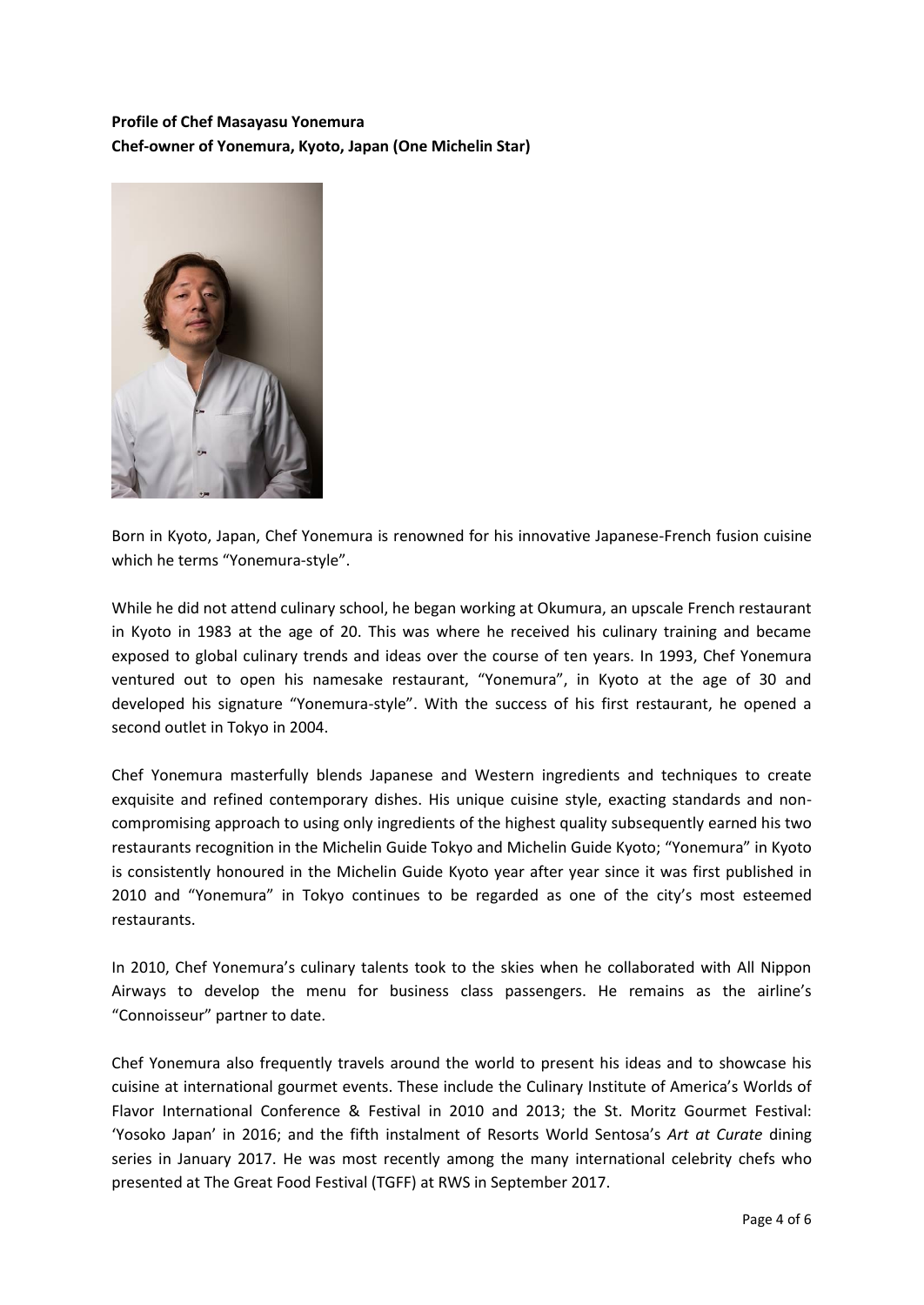#### **ABOUT RESORTS WORLD SENTOSA**

Resorts World Sentosa (RWS), Asia's premium lifestyle destination resort, is located on Singapore's resort island of Sentosa. Spanning 49 hectares, RWS is home to four world-class attractions including Universal Studios Singapore, S.E.A. Aquarium, Dolphin Island and Adventure Cove Waterpark. Other attractions include the Asian flagship of a world-renowned destination spa, a casino, six unique hotels and the Resorts World Convention Centre. With the most number of Michelin stars in one destination, RWS offers award-winning dining experiences at renowned celebrity chef restaurants, establishing itself as a key player in Singapore's vibrant and diverse dining scene. The integrated resort also offers world-class entertainment, from original resident productions to concerts and public shows such as the Crane Dance and the Lake of Dreams. RWS has been named "Best Integrated Resort" since 2011 for seven consecutive years at the TTG Travel Awards which recognises the best of Asia-Pacific's travel industry.

RWS is wholly owned by Genting Singapore, a company of the Genting Group. For more information, please visi[t www.rwsentosa.com.](http://www.rwsentosa.com/)

 /ResortsWorldatSentosa @rwsentosa #rwsdiningartisans #RWSTeppan www.rwsentosablog.com

#### **MEDIA CONTACTS**

**Resorts World Sentosa** Felicia Boey Tel: + 65 6577 9755 Email: [felicia.boey@rwsentosa.com](mailto:felicia.boey@rwsentosa.com) **Ogilvy Public Relations (for Resorts World Sentosa)** Sufang Goh Tel: +65 6213 7973 Email[: sufang.goh@ogilvy.com](mailto:sufang.goh@ogilvy.com)